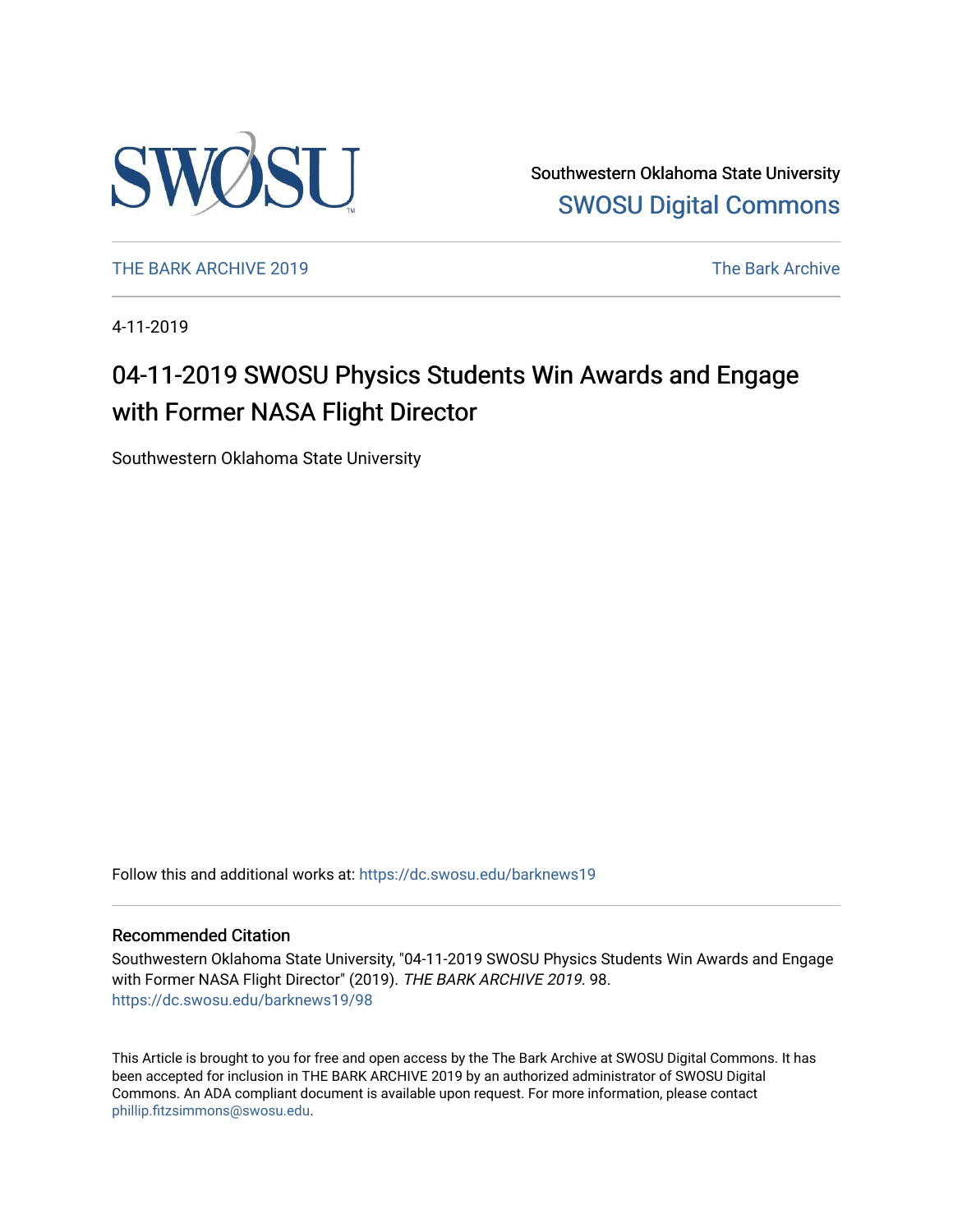

11 April, 2019

# **SWOSU Physics Students Win Awards and Engage with Former NASA Flight Director**



Southwestern Oklahoma State University physics students were recently honored with awards and heard remarks from former NASA Flight Director Gene Kranz (fifth from left) at the 2019 Physics Alumni and Awards Banquet held in Weatherford. Among those students winning awards were (from left): Daniel Gassen, El Reno; Emily Trail, Weatherford; Cameron Cinnamon, Garber; Jaxon Taylor, Mustang; Boubacar Wane, Bamako, Mali; Luke Kraft, Hooker; Brock Mason, Tuttle; and Raistlin Hiner, Anadarko.

Southwestern Oklahoma State University physics students were recently honored with awards and heard remarks from former NASA Flight Director Gene Kranz at the 2019 Physics Alumni and Awards Banquet held at the Stafford Air & Space Museum in Weatherford.

Kranz, author of *Failure Is Not An Option*, was flight director beginning in the Gemini missions through Apollo and beyond, retiring in 1994 after 37 years of federal service.

The annual banquet is held to honor students and present them with awards for their accomplishments. This year's honorees were: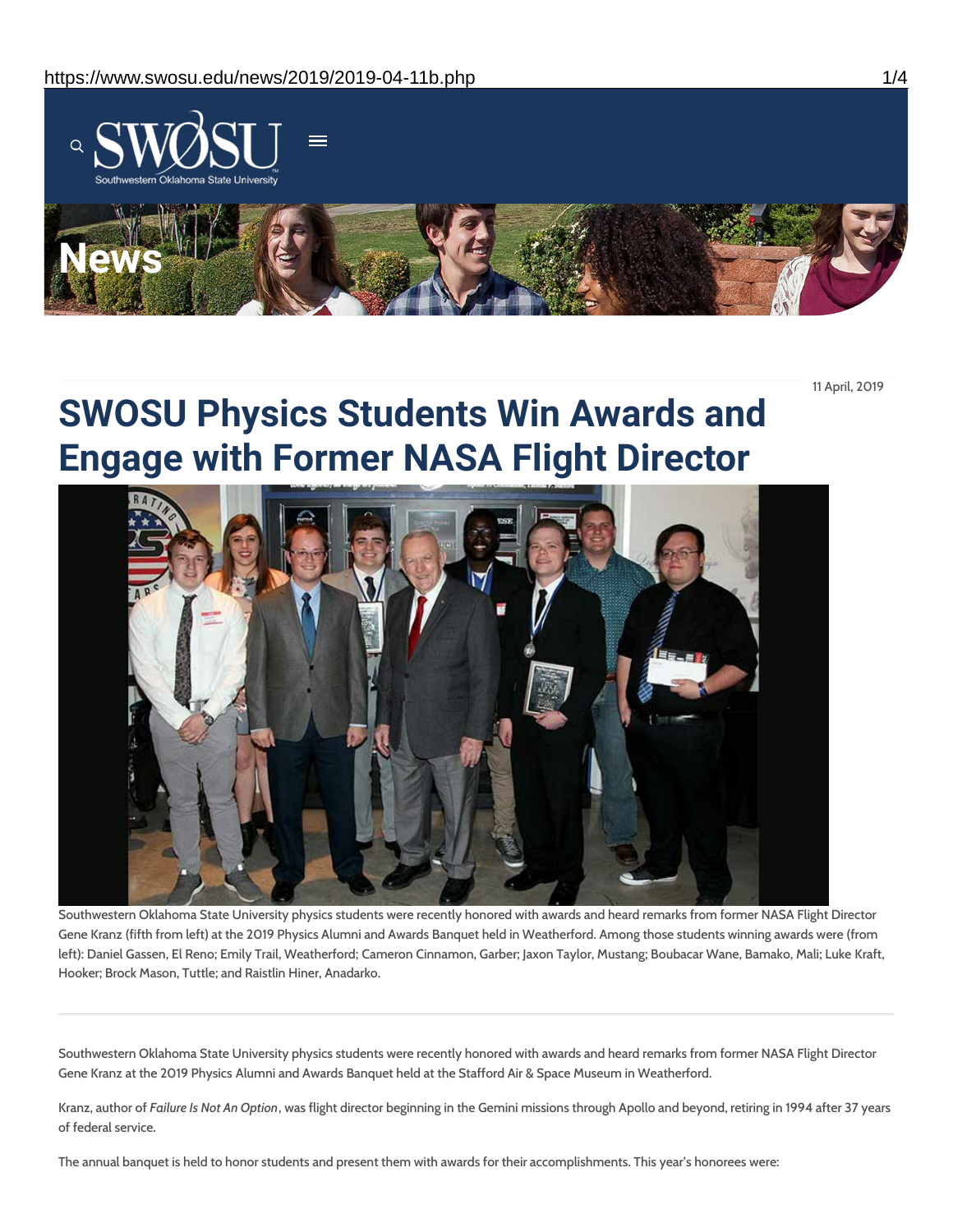#### https://www.swosu.edu/news/2019/2019-04-11b.php 2/4

- **Boubacar Wane, Bamako, Mali senior, J.R. Pratt Outstanding Student in Physics, Graduating with Honors and Academic Recognition**
- Jaxon Taylor, Mustang senior, Leadership Award and Graduating with Honors
- Luke Kraft, Hooker senior, Distinguished Service Award, Graduating with Honors and Academic Recognition
- Josue' Ruiz, Marlow senior, Academic Recognition
- Lyly Van, Broken Arrow senior, Academic Recognition
- Emily Trail, Weatherford junior, J.R. Pratt Scholarship
- Daniel Gassen, El Reno junior, Academic Recognition and J.R. Pratt Scholarship
- Cameron Cinnamon, Garber junior, J.R. Pratt Scholarship
- Hunter Floyd, Mountain View junior, Benny J. Hill Scholarship and Arts & Sciences Dean's Scholarship
- Brock Mason, Tuttle sophomore, Sigma Pi Sigma Honor Society, Outstanding Midclassman in Physics, Arthur McClelland Memorial Scholarship and Benny J. Hill Scholarship
- Tayler Valdez, Adams freshman, Benny J. Hill Scholarship
- Raistlin Hiner, Anadarko freshman, Garabed Armoudian Scholarship and Ray C Jones Scholarship

Following the student awards, physics alumni in attendance who studied under J.R. Pratt, the first chair of the Physics Department, were recognized. Many of the graduates had careers with NASA or one of its contractors and contributed to the successful space missions that put Americans on the moon before the end of the 1960's.

The evening culminated with a presentation by Kranz. As the leader of the "Tiger Team" of flight directors who brought the Apollo 13 spaceship safely back to Earth on April 17, 1970, Kranz demonstrated extraordinary courage and heroism. The hit film, *Apollo 13*, chronicles Kranz' struggle to devise the plan that would safely bring the ship and its crew of three astronauts home after its oxygen system failed. Actor Ed Harris portrays Kranz in the film, which was directed by Ron Howard.

Kranz is currently a consultant and speaker. "Failure is not an option," is the motto that carried him through the Apollo 13 crisis and is a major theme of his motivational message.

Kranz spoke to the audience of physics students and alumni on the Apollo 11 moon landing, providing an insider's view on what was happening in Mission Control during the harrowing landing as computers failed to update and the missing data needed to determine "Go/No Go." He also showed never-before-seen video of the controllers during this time, culminating with video of the planting of the first American flag on the Moon by astronauts Neil Armstrong and Buzz Aldrin.

He was introduced by longtime NASA Engineer, SWOSU Physics Alumnus, and SWOSU Distinguished Alumnus James Bates, Class of 1962, who also played an important role in getting Kranz as speaker for the banquet.

| Academics                | D                |
|--------------------------|------------------|
| Administration           | D                |
| Alumni and Foundation    | D                |
| Community                | D                |
| Events                   | D                |
| <b>Faculty and Staff</b> | D                |
| Miscellaneous            | $\triangleright$ |
| Sayre                    | $\triangleright$ |
| <b>Students</b>          | D                |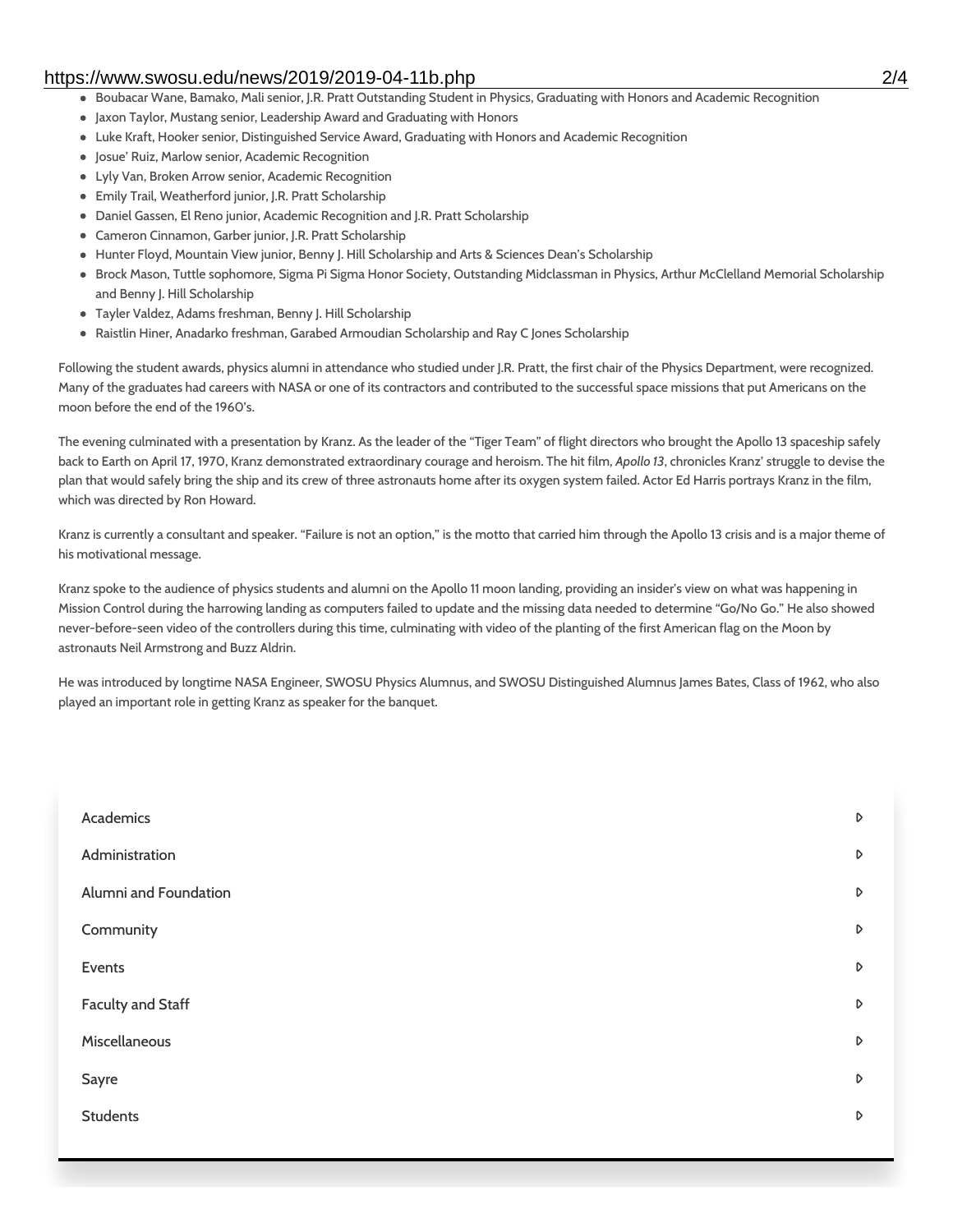| <b>Archive Links</b> |   |
|----------------------|---|
| 2018                 | D |
| 2019                 | D |
| 2020                 | D |
| Archive              | D |
|                      |   |



## Weatherford Campus

100 Campus Drive Weatherford, OK 73096

### Sayre Campus

409 E Mississippi Ave Sayre, OK 73662

Connect to Us

fyom

Contact [Information](https://www.swosu.edu/about/contact.php) [University/Facility](https://www.swosu.edu/about/operating-hours.php) Hours [Campus](https://map.concept3d.com/?id=768#!ct/10964,10214,10213,10212,10205,10204,10203,10202,10136,10129,10128,0,31226,10130,10201,10641,0) Map Give to [SWOSU](https://standingfirmly.com/donate) Shop [SWOSU](https://shopswosu.merchorders.com/)